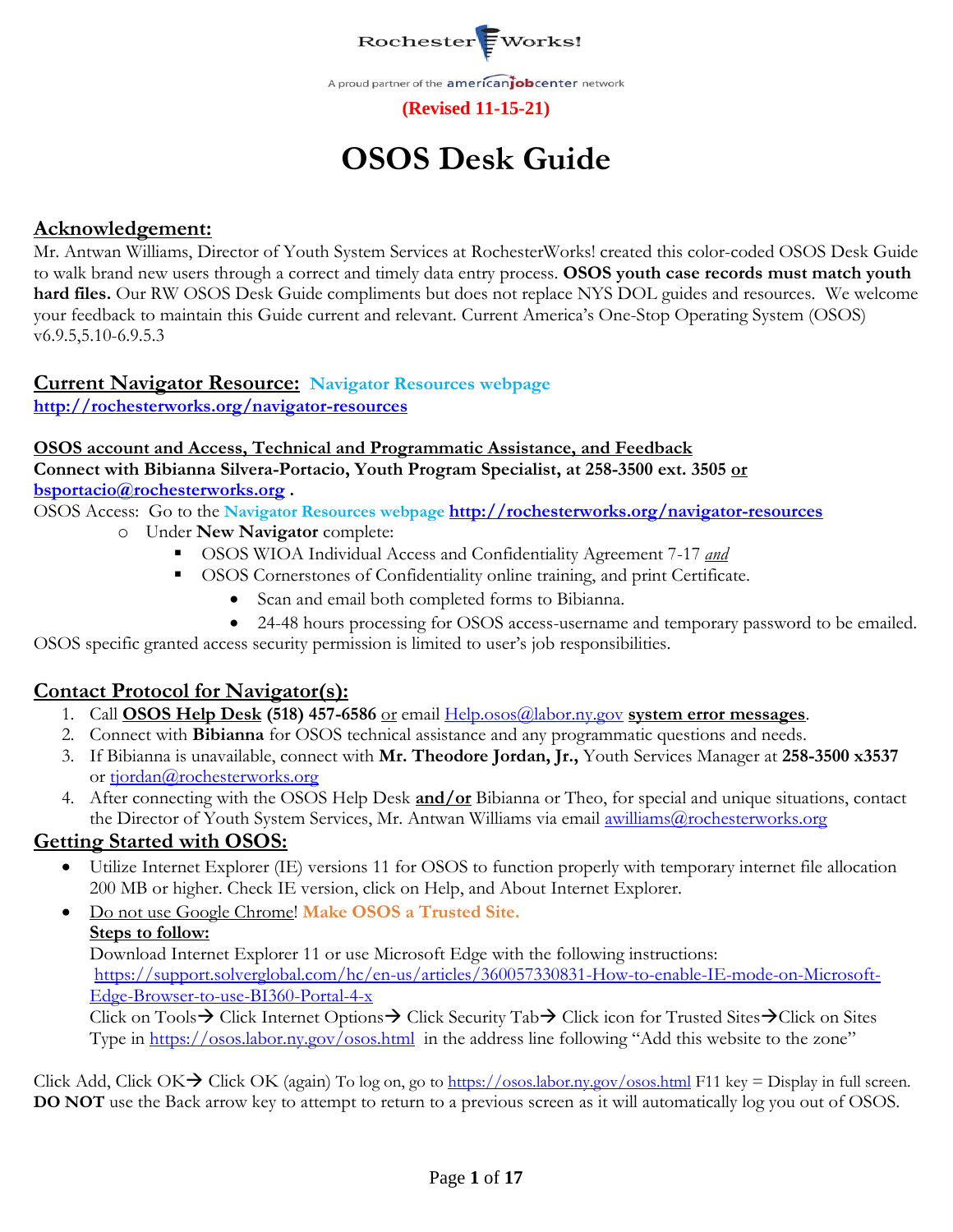

#### **(Revised 11-15-21)**

## OSOS Desk Guide Table of Contents

- 1. Part 1: Data Entry- Enrollment: (pgs. 3-9)
	- **a. Customer Search, Customer Detail Pages** *(pgs. 3-6)*
	- b. **Comp Assess Page** *(pg. 7)*
	- **c. Services Page** *(pgs. 8-10)* **Active Services pg. 9**
- 2. Part 2: Updating/Closing out Achievement Objectives and Elements/Services: **Services Page** (pg. 11)
- 3. Part 3: "Exiting Youth for Youth Purposes": Follow Up Services: 12 Months (pg. 12) **Follow Up Services pg. 12**
- 4. Part 4: OSOS 90-days Soft Exit **Services Page**, OSOS Hard Exit Exemptions **Customer Detail Page**, and Placing Temporary Hold **Services Page** (pg. 13)
- 5. Part 5: Documenting Youth Performance Indicators (pgs. 14-17)

#### **Color Key Guide:**

**BLACK PRINT w/blue background, becomes white print when hover over it= Module(s) (i.e. CUSTOMER Module / PROVIDER Module / EMPLOYER Module /STAFF Module /HELP Module) Orange print = Page currently on (i.e. Customer Search Page/ Customer Detail Page/ Comp Assess Page/Services Page)** Brown underline print  $=$  Brown tabs found at the top of the page Blue letters with  $arrows$  = Fields within the tabs Green Dots = Required field completion. **Red print = Advisory** 

Best Practices:

- OSOS case record must match hard file.
- Complete TABE test PRIOR to enrollment and CareerZone Portfolio BEFORE completing youth's Individual Service Strategy (ISS) to first to narrow focus on career interest areas.
- Utilize Navigator Resources webpage to access current WIOA Youth resources.
- Accurately enter all data in Youth Eligibility Fields in the **Customer Detail and Comp Assess Pages** FIRST to capture all barriers and to ensure all information is verified as being correct.
- PRIOR to creating a WIOA Youth Enrollment:
	- ⇒ 1. Verify and/or update *Customer Detail* and *Comp Assess Pages* tabs so youth information is accurate.
	- $\Rightarrow$  2. Enter the Data Element Validation (DEV) and DEV comment (SENSE Model). (Pgs. 4-5) Record all eligibility obstacles documentation, coverage of Equal Opportunity and Grievance Procedures, and summarize youth's completing CareerZone Portfolio and TABE testing to help determine educational and/or employment goals in the ISS and to outline supportive and/or developmental service needs.
	- $\Rightarrow$  3. Create the WIOA Youth Enrollment in the *Services Page* by entering and funding one (1) WIOA Youth element/service and one (1) Design Frameworks Service (non-element) with corresponding achievement objectives and supportive comment(s) adhering to SENSE Model.
- Per NYSDOL, complete data entry within 5 business days of connecting with youth to document performance indicator(s) attainment and progress towards educational and/or employment goals.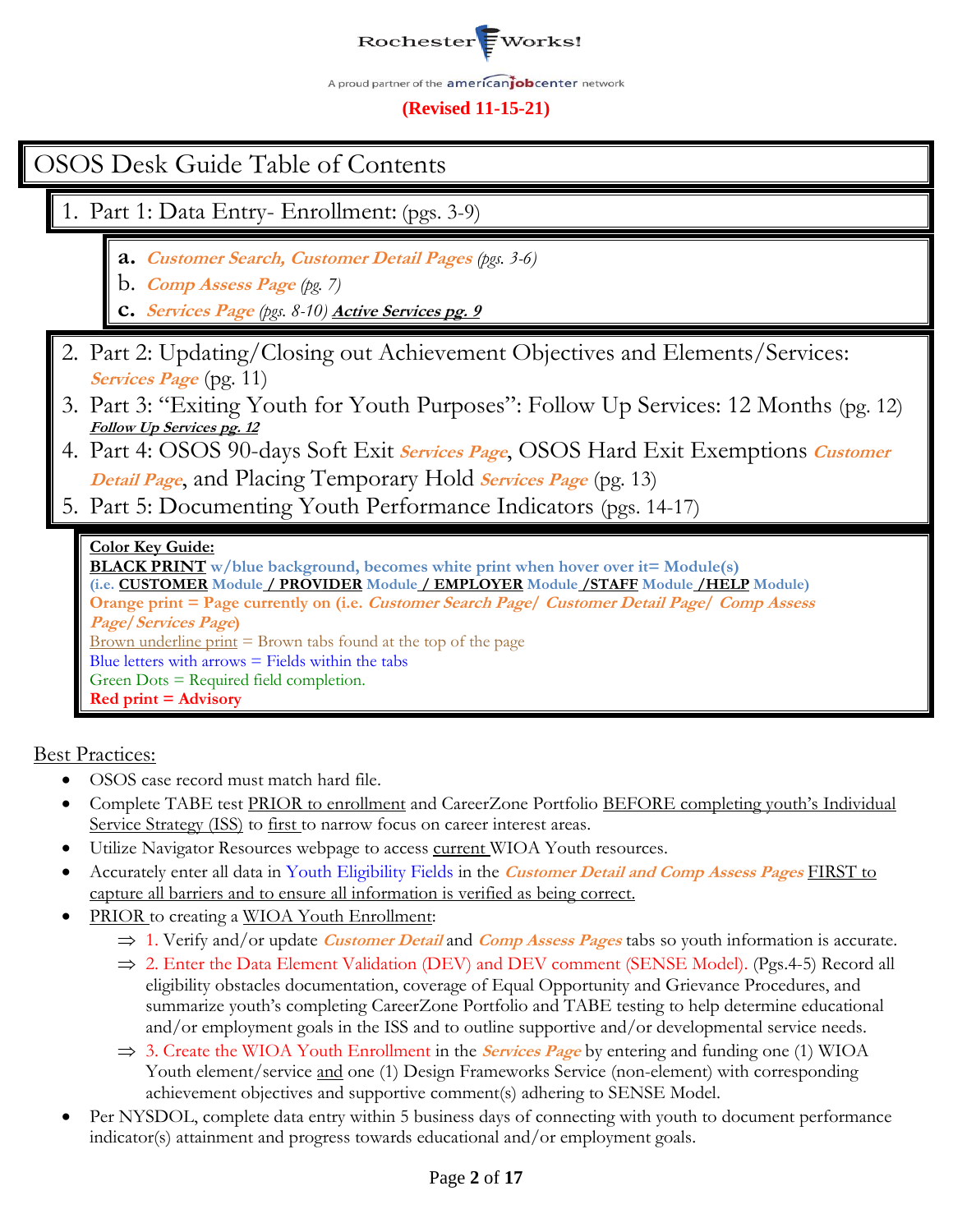

## **Part 1: Data Entry-Enrollment (pgs. 3-9)**

On the top of the page, click on the **CUSTOMER Module**  $\rightarrow$  **Customer Search Page.** 

AVOID DUPLICATION of OSOS RECORDS. Prior to creating any new youth case record, search for participant with last name, first name and/or full SSN, if have it. Verify if youth has a **CareerZone** or **JobZone account.** If either account exists prior to OSOS enrollment, then OSOS will populate with username, password, name, address, DOB, Education and Employment Status.

o OSOS Status for 16-17-year-old: **Pending**→ **Active or** for 18-24-year olds: **SS/IO**→ **Active** If no match found, create a new youth case record. Click **NEW** on bottom right, proceed to **Customer Detail Page**.

### **Customer Detail Page**

#### **Gen. Info tab**

- ➢ **Customer Data –**
	- o Click **SSN** (Recording SSN optional, needed if assisting male register for Selective Service.)
	- o Select Active for **Status**
	- o Select Active for **Job Seeker** if youth is ready for employment, or select Inactive, if not ready.
		- In Job Readiness Assessment Tool if youth scores below 75%, then needs job readiness training.
	- o **User Name/Password**: If JobZone or CareerZone Username already, do not create new one.
	- o **Create User Name/Password System for all new youth:** 8-character Username and 6-character Password with mixture of numbers and letters, i.e. Name and NY#.
	- o **Required**: **Date of Birth**
	- o **Required**: **Gender New!** Choose gender as youth identifies whether Male or Female. Birth gender does not necessarily be indicated if youth does not identify as such.
	- o **Required**: **Portfolio Level New! If a youth has a JobZone record, leave it as it is and do not convert it to CareerZone.**
	- o **Required**: **Address US Citizen**
- ➢ **Customer Assignment** Next to **Change** click on down arrow "Assign to Me" and click **Change Office** to choose Monroe County, then Rochester/Monroe WAE, and then add your agency.
- ➢ **Ethnic Heritage & Race Required: Ethnic Heritage & Race**. If not disclosed, choose "Not Disclosed".
- ➢ **Education & Employment –\*Information is frozen at enrollment, do not change after enrollment. \* Not attending school per WIOA, considered out of school youth (OSY)**:
	- 1. Adult Education Programs under WIOA Title II
	- 2. YouthBuild
	- 3. Job Corps
	- 4. Dropout Re-engagement programs, not funded by public K-12 school system
	- 5. High School Equivalency Programs, not funded by the public K-12 school system

Click down arrow(s) to answer: **Education Level School Status Employment Status**

- **Youth with an IEP Cert. under Education Level at enrollment, select 12 Grad - no Diploma.**
- **School Status: 'Out of School Youth' (OSY), if in one of the following categories: Not attending School or Secondary School Dropout Not attending School: Secondary School Graduate/Equivalent Not attending School: Within Compulsory Age**
- ➢ **Contact Preferences -** Check contact boxes as requested.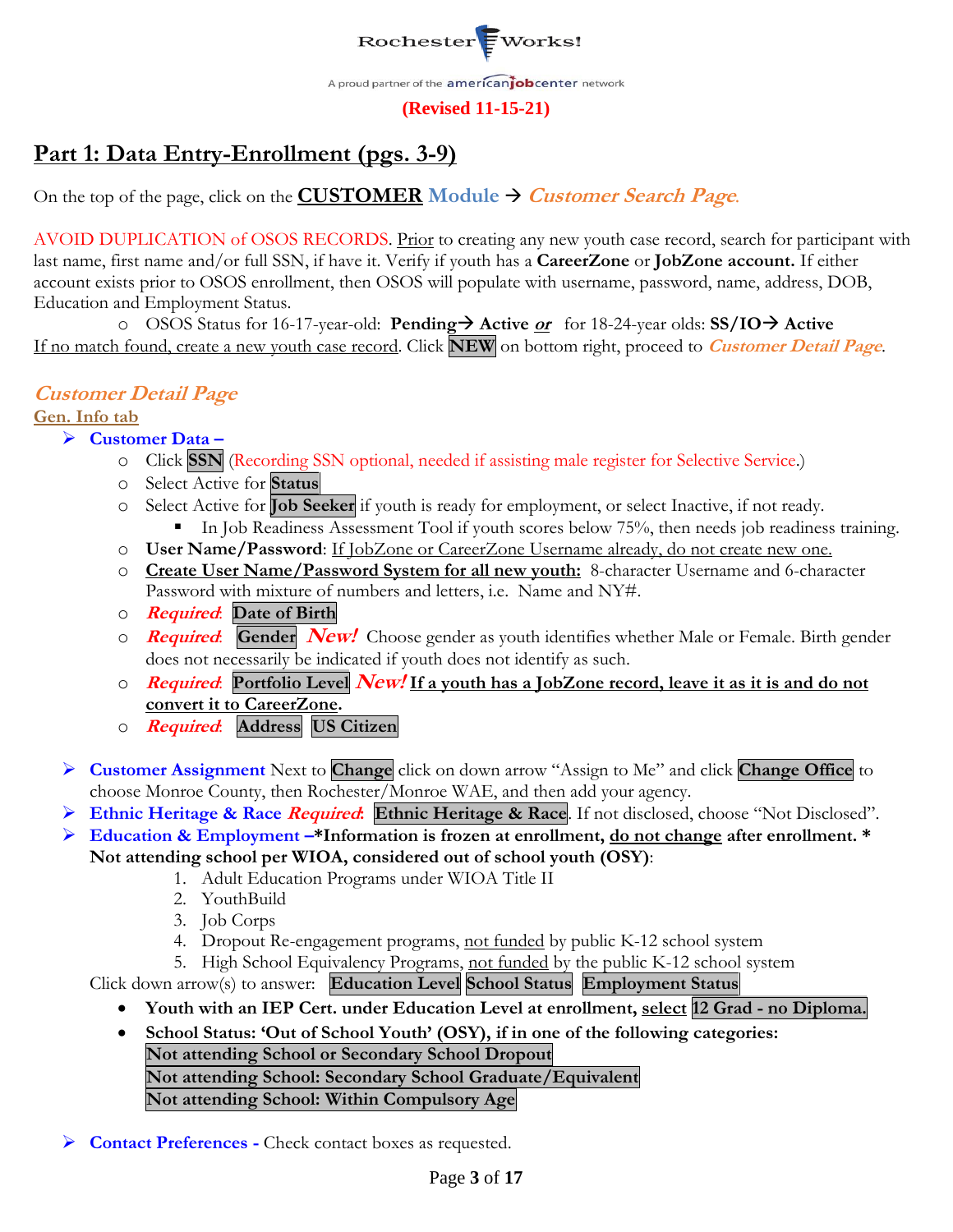

#### **(Revised 11-15-21)**

### **Customer Detail Page (continued)**

**Eligibility tab: Tip: Begin with Disability Info section**

- ➢ **Disability Status: Required: Youth Eligibility Field:** Select one: **Disabled Not Disabled Not disclosed**
- ➢ **Income Info: Required: Youth Eligibility Field:** Lower Living Standard: **No** and Local Priority- Leave blank. **If OSY low income eligible, choose ONLY ONE: Income 70% LLSIL: Yes or High Poverty Area: Yes Last resort/option for low income documentation if unable to determine in another way.**
- ➢ **Migrant Info:** Select **No** for Migrant / Seasonal Worker. If migrant worker, select **Yes** and complete fields. **Add'l Info tab** 
	- ➢ **Military Service/Selective Services (SS) – Required: (**Record SS number only: No need for hard copy file.) **Youth Eligibility Field:**
		- o If a youth identifies as Male in the **Gender** tab and **birth gender male at 18 years old (+): Selective Service Registration** required for WIOA youth services eligibility and will see SS section. If older youth is a Service Veteran, choose **Yes** and complete appropriate fields including if homeless, under Current Housing Homeless Click **Register/Lookup** and redirected to [\(http://www.sss.gov/default.htm](http://www.sss.gov/default.htm) ). If assisting a male to register for Selective Service, click **Register**. Checking registration for a male youth 18+, click **Check Registration**. **Selective Service Online Registration Search**, input **Last name**, *you will need Social Security Number* and **DOB**, and click **Submit**. If Matched Record shows, copy the Selective Service Number and paste onto youth's **SS** OSOS record. Until January of his 26<sup>th</sup> birthday year, youth must notify Selective Service within 10 days if there any changes.
		- o **New!** If a youth identifies as Female in the **Gender** tab but birth gender is Male, will need to complete Selective Service Registration when youth turn 18 years old or 18+ by going to [\(http://www.sss.gov/default.htm](http://www.sss.gov/default.htm) ) in the steps as noted above. **New!** Complete comment (SENSE Model) to indicate Selective Service registration was completed but youth identify as female.
	- ➢ **Employment Preferences and Shift Preferences**

**Pgms/PA** OSOS Hard Exits or manual exits are done in the **Pgms/PA** under Non-Service Event in the **Customer Detail Page** (see page 12 for directions on hard exit) NOTE: There's a bug with the non-service event button in OSOS. Close out all services and exit them with appropriate hard exit reason under the Enrollments tab.

➢ **Public Assistance –** If applicable for any section, enter **Yes** and **Date** verified (Hard file copy).

**Objective tab: Required:** Employment Objective, Desired O\*Net, and Acceptable Job Locations

- ➢ **Employment Objective**: For youth not seeking employment, enter interest statement. For example, a youth who enjoys interacting with animals may have an objective: "To work with animals."
- ➢ **Desired O\*Net:** O\*Net Title: **Required Search for at least one (1) Occupation Title with corresponding O\*Net Code must appear for every youth, under Occupation Search with keyword on** <https://www.onetcodeconnector.org/>
- ➢ Click **Add a Job Title** then add correct O\*Net Title and O\*Net Code and complete green dot fields. If applicable add Experience in terms of Year(s) and Month(s).
- ➢ **Acceptable Job Locations Maximum Zip Radius:** Enter youth's zip code/how many miles willing to travel.

**Work History: Required: Update employment history on an ongoing basis to include:** Youth Employment Program (YEP) internship, employment, job shadowing, mentoring, military, volunteer, life experiences, and preapprentice.

- ➢ **Search for correct Occupational Title with corresponding O\*Net Code under Occupation Search with keyword on** <https://www.onetcodeconnector.org/>
- ➢ Click **New Job Entry** next to Job Title, utilize the **O\*Net Titles** Add correct O\*Net Title and O\*Net Code.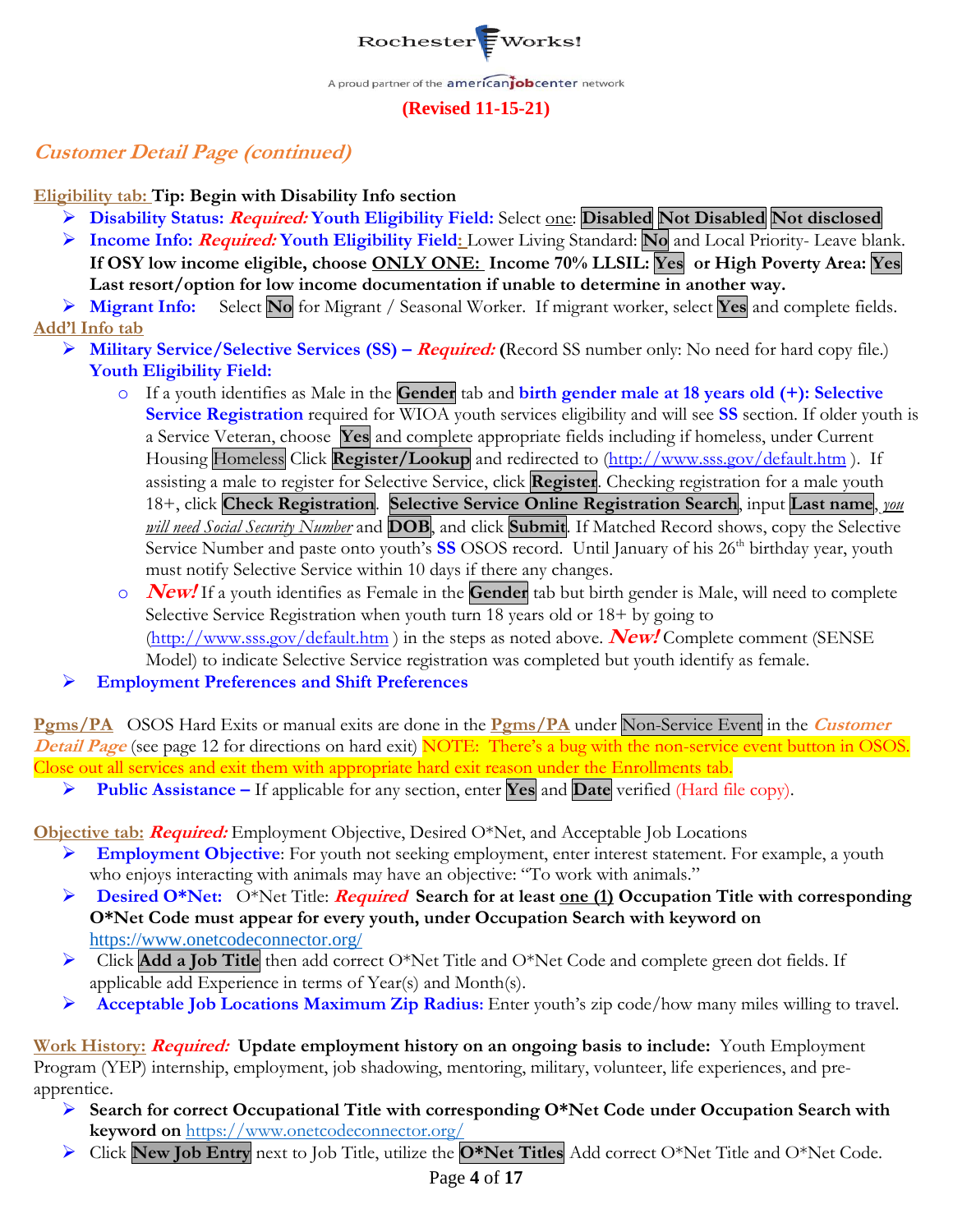

### **Customer Detail Page (continued)**

**Ed/Lic tab:** This is not youth tab requiring completion, however, when doing new enrollment will need to check off 3 boxes "No Information Provided", to avoid getting an error message.

**Skills tab**

➢ **Additional Skills Text: Two to three combinations of hard and soft skills.** Utilize O\*Net/CareerZone.

#### **\*Comments tab (SENSE Model): REQUIREMENT FOR ALL COMMENTS\***

**SENSE Model:** Standard for writing objective and effective OSOS case notes relevant to youth workforce development. SENSE (Situation, Evaluation, Next Steps, Sufficient Information {Say What You See}, Employment-Related Information Only).

Quality Case Notes: A Valuable Tool video and SENSE Model: Check Navigator Resources Webpage **<http://rochesterworks.org/navigator-resources>**

**IMPORTANT: Local WDB decision: Active status youth 60-day OSOS data entry: Navigators, create at least one (1) achievement objective, one (1) element/service, and one (1) comment (SENSE Model) every 60 days. Be sure to provide specific progress case notes in comments (SENSE Model) to document performance indicator(s) attainment and progress towards educational and/or employment goals.**

**Only place comment (SENSE Model) <b>IF** unable to contact/connect with youth (in person, via phone, text, email, and social media), **IF** contact information is outdated, to specify documented attempt, thus, creating record of lack of contact or youth disengagement.

**Comments tab: Updated effective March 16, 2021: See "Label comment(s) by Category. Comments (SENSE Model) Template rev March 16, 2021 in Navigator Resources webpage.**

**Tests tab in the Customer Detail Page Record assessments including academic and basic skill level testing assessments like TABE or GAIN or BEST Plus (Pre and Post-tests) results only.**

**NOTE: The dropdown options and the scoring do not appear to be customized based on the assessment. If the test options do not correspond completely with the information trying to input, then fill it out as accurately as possible and include the rest in a comment (SENSE Model).**

**Tests tab**

Click **Add Test** on bottom of screen.

- ➢ **Test Detail:** Green Dots fields are required
	- Click and complete **Test Type**
	- If TABE testing, choose **TABE 7-8, 9-10, 11-12**
	- Click and complete **Office**
		- o **Center for Youth** *or* **Community Plce Greater Rochester** *or* **Monroe 2 BOCES**, *or* **Refugees Helping Refugees**, *or* **Rochester Works Inc**., *or* **Starbridge**, *or* **Urban League of Rochester**
	- Click and complete **Completed Date**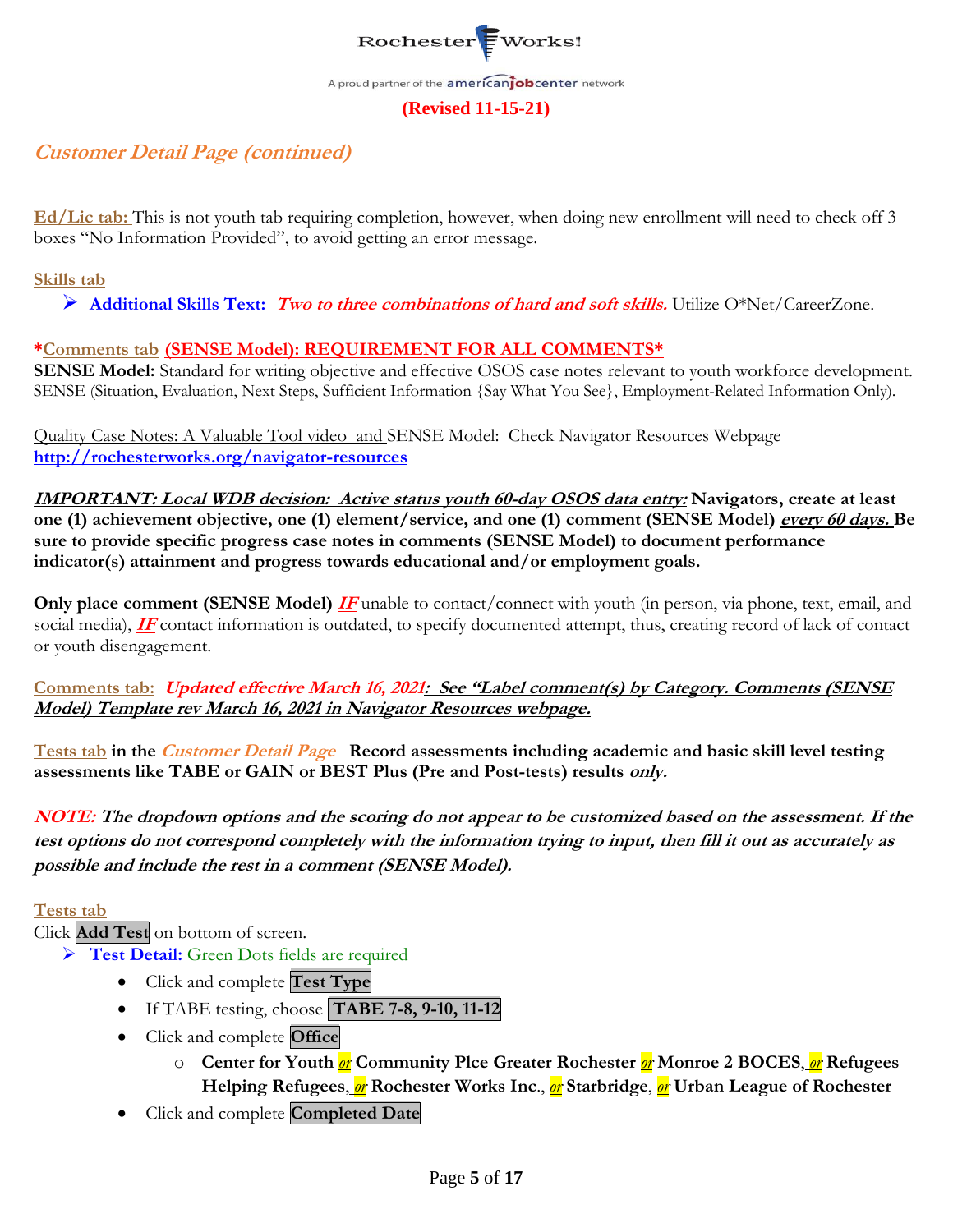

#### **(Revised 11-15-21)**

Then on the right, click **Test Details**

- ➢ **Test Details- Webpage Dialogue:** Green Dots fields are required. Fill one at a time.
	- Click **Category** and fill in
	- Test Name will appear as chosen before
	- Click **Test Version** and fill in
	- Click **Functional Area** and fill in
	- Test Completed date will appear as filled in before
	- Once completed **Category**, **Test Version** and **Functional Area** then the Score, GLE, and EFL fields .

### **Customer Detail Page (continued)**

#### **Do Reading 1st .Repeat same process as above to input Mathematics**.

If youth's pre-TABE Test results in either Reading and/or Mathematics sections(s) are within either **Low Adult Secondary Education/Exit ESL** or **High Adult Secondary Education** then youth has reached and/or exceeded 9<sup>th</sup> grade level. No further Post-Test is required. Youth pre-TABE tested below <sup>9th</sup> grade level is basic skills deficient. Post-TABE Test(s) completed by youth are required prior to yearly anniversary of the **First Youth Service Date.**

**Primary Language tab REMINDER**: Complete only for youth whose primary language is not English.

- o Click **Add** Under Primary Language, choose applicable language or Other Not Listed.
- o Under Other Language- type name of language then Under Language Assistance Needed, choose one: **No Assistance Needed Oral assistance needed Sign Language Written Translation**

**DOB tab: Required: Youth Eligibility Field criteria** (Hard file copy) Validate the Date of Birth, if no date in the UI DOB box. Click **Add** found towards the bottom left hand side of the screen.

➢ **Data Element Verification: Verification Source** Select the document source to validate DOB. **Customer Detail** Enter #s in DMV# box, ONLY IF ID is a NYS Permit/NYS ID card/NYS Driver's License.

**(**Click **Save** on the bottom of the **Customer Detail Page.**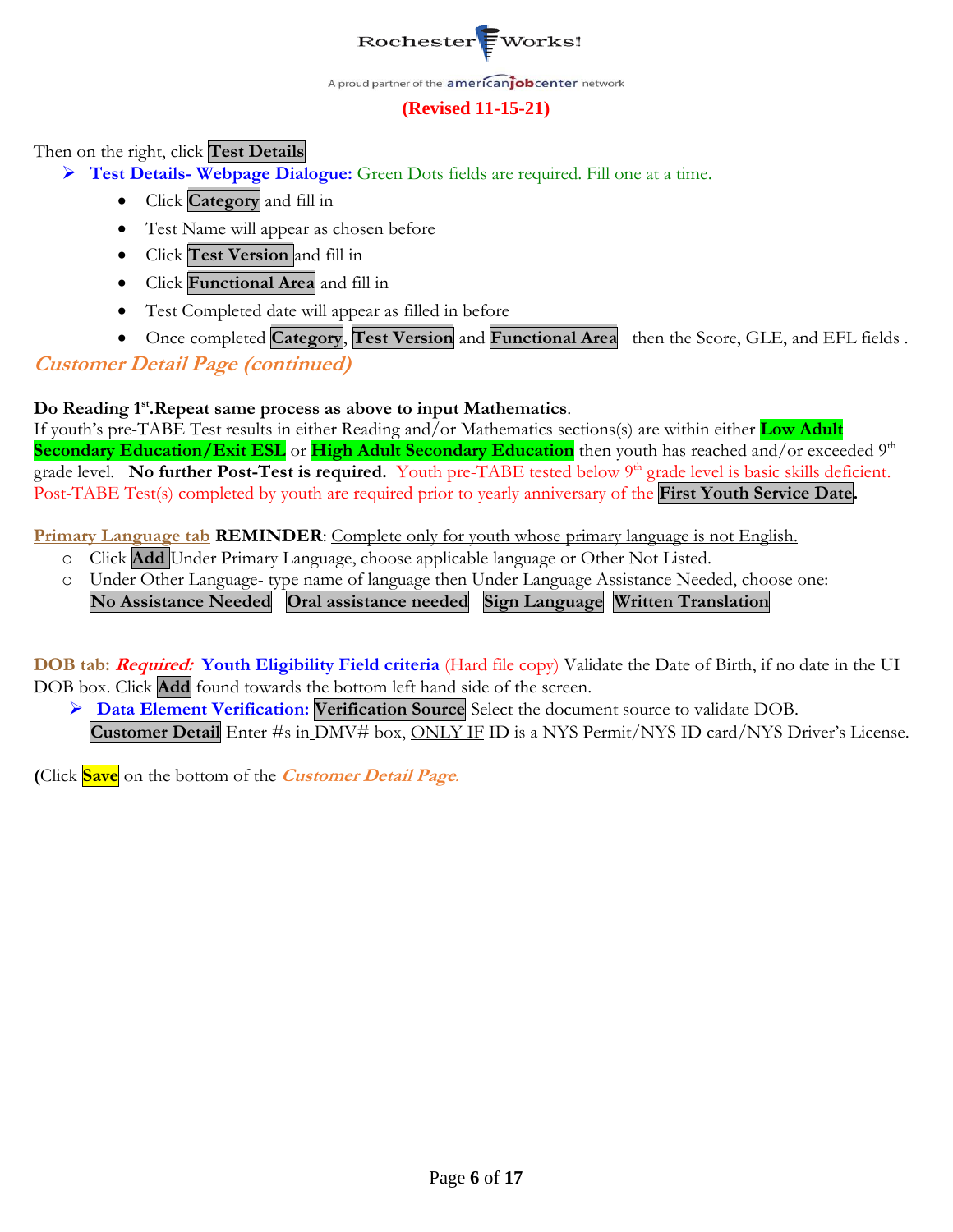

#### **(Revised 11-15-21)**

### **Go to the Comp Assessment Page**

**Employment tab**

#### ➢ **Job Behavior and Skills:**

- Poor Work History: If checked post comments. (Comment examples listed below.)
	- 1. Employment Behavior: Inappropriate interview attire.
	- 2. Job Seeking Skills: Lack of resume/portfolio, unable to properly complete a job application.
	- 3. Job Keeping Skills: Client has never been employed and would benefit from learning job retention skills, communicating effectively and how to build strong working relationships with co-workers.
	- 4. Summary of Occupational Strengths & Weaknesses: Strengths: Client is motivated to obtain employment, pleasant demeanor. Weaknesses: has no job experience and has never been on a job interview.
- ➢ **Youth Needing Additional Assistance: Youth Eligibility Field** Select **NO** from the dropdown box.
- ➢ **Serious Barriers to Employment** Select **NO** from the dropdown box. (No WIOA definition.)
- ➢ **Cultural Barriers to Employment:** Select one. **YES NO NOT DISCLOSED** If choose **YES** then explain cultural barriers (attitudes, beliefs, customs or practices that may make it hard for youth to find work) keeping in mind this is anything individual identifies as obstacle in attaining goals..

#### **Education tab**

#### ➢ **Math & Reading**

- ➢ Basic skills deficient/Low Levels of Literacy: Select **YES-Basic Skills Deficient** if youth functions below a 9th grade level based on TABE Reading and/or Math scores. Select **No** if youth functions at/above a 9 th grade level.
- ➢ English Language Learner: **Yes** or **No**

#### **Family tab**

- ➢ **Personal Information**
- ➢ Marital Status
- ➢ Family Status
- ➢ Is customer pregnant/parenting youth or non-custodial parent, i.e. father? If **Yes**, add the child's info to the Members of Household field by clicking on the **Add a Member**→**Household Members—Webpage Dialog**→ **Name** and **Relation**→**Submit**.

#### **Legal tab**

### Offender Status? **(Employment related restrictions)** Select **Not Applicable** or **Yes**

- Offender: An adult or juvenile who:
	- o Is or has been subject to any stage of the criminal justice process.
	- o Requires assistance in overcoming barriers to employment resulting from a record of arrest or conviction.

#### **Housing tab**

➢ **Housing Information: Youth Eligibility Field: Foster/Homeless** (**Required:** Attestation of Homeless Status)**/Runaway Current Housing Change: must be recorded on this tab.**

**(**Click **Save** on the bottom of the **Comp Assessment Page.)**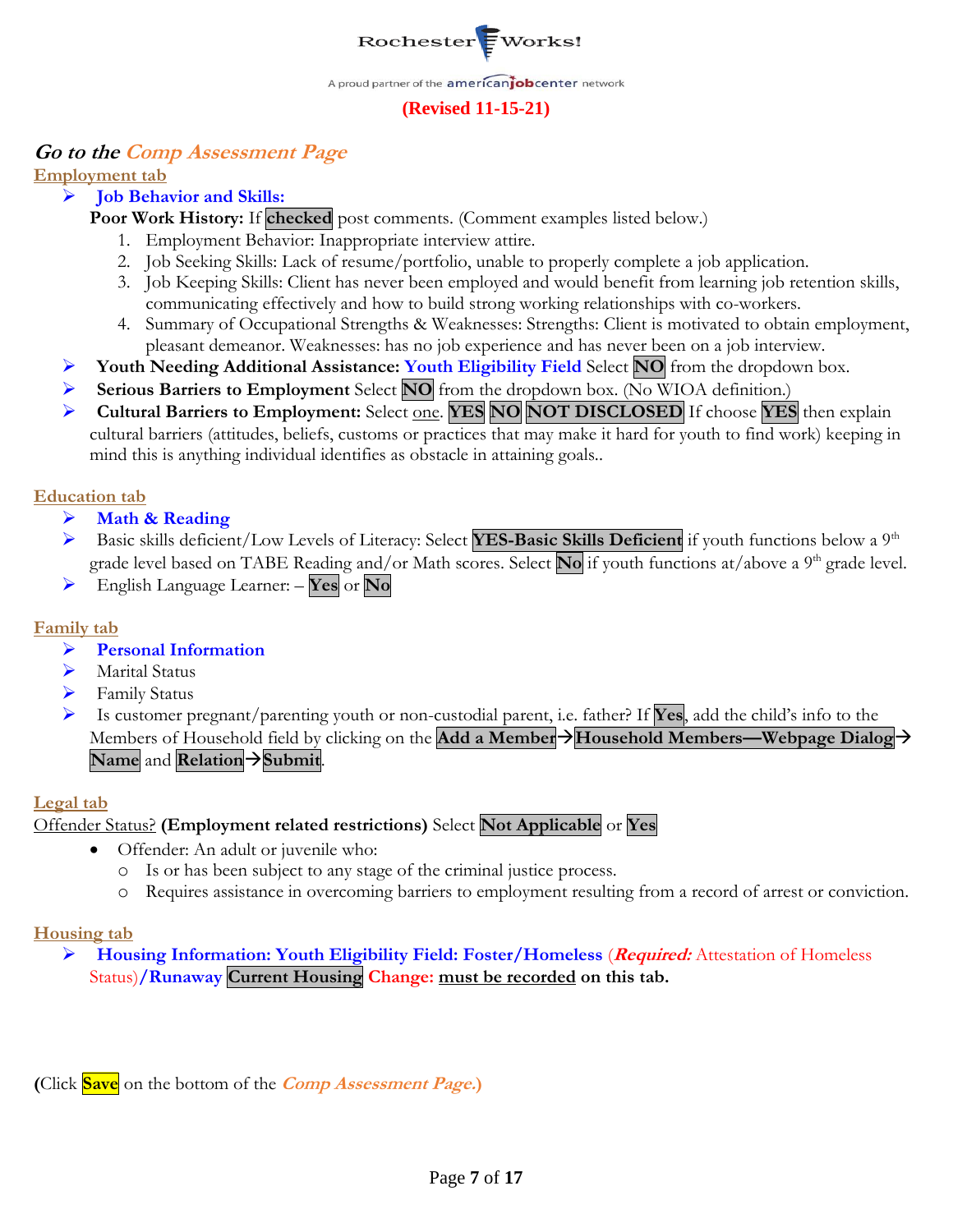

#### **(Revised 11-15-21)**

### **Go to the Services Page**

**Review 14 WIOA Elements** on **Navigator Resources webpage: <http://rochesterworks.org/navigator-resources>**

**Final Rule #681.320: WIOA Youth Enrollment:** (1) The collection of information to support an eligibility determination, (2) the provision of an objective assessment, and (3) Participation in any of the fourteen (14) WIOA youth elements/services.

Four (4) youth OSOS services.

- **Youth - Intake and Eligibility Determination (non-element) \***
- **Youth – Objective Assessment (non-element: pre-TABE/Other Testing, and CareerZone) \***
- **Youth – Development of ISS (non-element) \***
- **Youth – Update ISS/Objectives & Services History (continues ISS, non-element) \***

**OSOS WIOA enrollment:** Create (3) three Achievement Objectives: One (1) element of the 14 WIOA Youth Elements based on the ISS, one (1) for Intake and Eligibility Determination, and one (1) for Youth – Objective Assessment.

- 1. Create and fund the element (select **WIOA Youth Local/2021**)
- 2. Create and fund Youth Intake and Eligibility Determination (select **WIOA Youth Local/2021**)
- 3. Create and fund Youth -Objective Assessment (select **WIOA Youth Local/2021**)
- 4. Complete for each one above, a supporting comment (SENSE Model) summarizing both element/services.

NOTE: Planned and Actual Start Dates are the same for both. Follow step-by-step directions in both the **Achievement Objectives** and the **Services tabs.**

**Objective Assessment (a. through i): Document completion in one or two comment(s) SENSE Model:**

- **a. Academic Level: TABE Testing**
- **b. Basic Skill Level: TABE Testing**
- **c. Occupational Skill Level: Job Readiness Assessment Tool or Work Keys testing**
- **d. Prior work experience: Work experience on application**
- **e. Employability: CareerZone Work Importance Profiler**
- **f. Interests: CareerZone Interest Profiler**
- **g. Aptitudes: CareerZone Abilities**
- **h. Supportive service needs and who will be providing them**
- **i. Developmental needs**

**IMPORTANT: Local WDB decision: Active status youth 60-day OSOS data entry: Navigators, create at least one (1) achievement objective, one (1) element/service, and one (1) comment (SENSE Model) every 60 days. Be sure to provide specific progress case notes in comments (SENSE Model) to document performance indicator(s) attainment and progress towards educational and/or employment goals.**

**Only place comment (SENSE Model) IF** unable to contact/connect with youth (in person, via phone, text, email, and social media), **IF** contact information is outdated, to specify documented attempt, thus, creating record of lack of contact or youth disengagement.

#### **Achievement Objectives tab**

o **Individual Service Strategy (ISS): Completed within 60 days of enrollment summarizes educational and/or employment goals, planned activities, elements/services to be used, and Performance Indicators youth may potentially count towards.**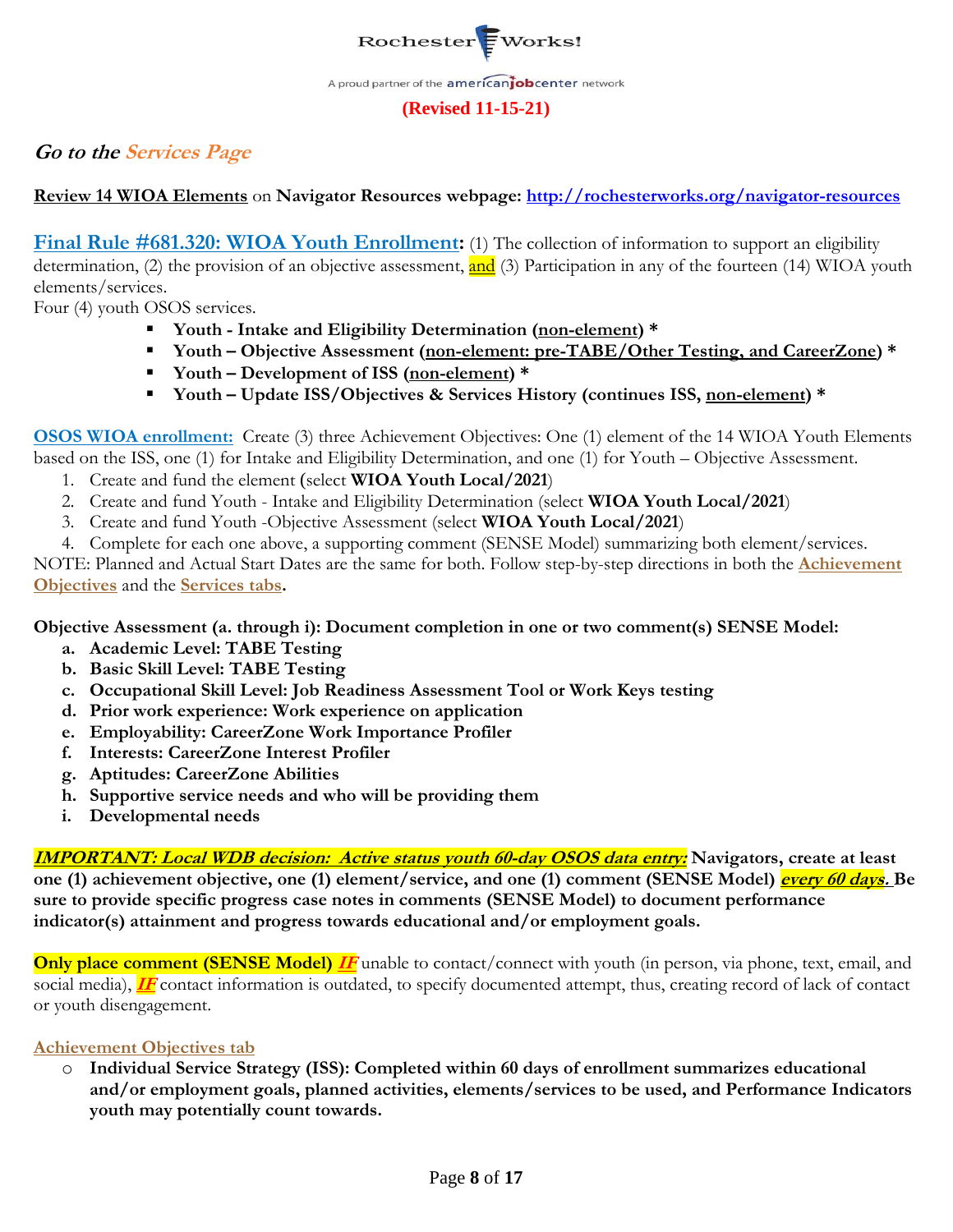

#### **(Revised 11-15-21)**

### **Services Page (continued)**

(Click **New Objective** found at the bottom of page.)

- ➢ **Achievements Objectives** (Each aligns with goals identified on the ISS.)
	- 1. Input specific goal **Achievement Objective**.
	- 2. Specify: **Type of Goal** (Basic Skills, Occupational Skills, or Work Readiness).
	- 3. Select **Set, but Attainment Pending**\* in the **Goal Attainment**
	- 4. Enter the **Planned Start Date**\* and **Planned End Date**
	- 5. Enter the **Actual Start Date**\*
	- 6. Enter an **Evaluation Date** Date falls between the Planned Start Date and Planned End Date.

**Services tab** (Click **New Service** on bottom of page, for new services only **Redirected to PROVIDER Module**

### **PROVIDER Module**

#### **General Info tab**

➢ **Provider Information :**Enter "agency name" in **Provider Name** and type: "**Youth -"** in **Service Name** to find Elements/Non-elements.

(Click on **Search** at the bottom of the **Offering Search Page.)**

- Select active services for active status youth, click **Service Name** matching **Achievement Objective** in the **Achievement Objectives tab**.
	- **Youth - Adult Mentoring**
	- **Youth - Alternative Secondary School Services**
	- **Youth - Comprehensive Guidance and Counseling**
	- **Youth - Development of ISS (non-element) \***
	- **Youth - Educ. Concurrent w/Workforce Preparation**
	- **Youth - Entrepreneurial Skills Training**
	- **Youth - Financial Literacy Education**
	- **Youth - Intake and Eligibility Determination (non-element, WIOA Application) \***
	- **Youth - Job Shadowing**
	- **Youth - Labor Market and Employment Information Services**
	- **Youth - Leadership Development**
	- **Youth - Objective Assessment (non-element, pre-TABE/Other Testing, and CareerZone) \***
	- **Youth - Occupational Skill Training**
	- **Youth - On-the-Job Training (OJT)**
	- **Youth - Other Work Experience**
	- **Youth - Pre-Apprenticeship Program**
	- **Youth - Prep. For Postsecondary Training**
	- **Youth - Summer Employment/Internship**
	- **Youth - Supportive Services, Childcare**
	- **Youth - Supportive Services, Housing**
	- **Youth - Supportive Services, Other**
	- **Youth - Supportive Services, Transportation**
	- **Youth - Supportive Services, Dependents**
	- **Youth - Tutoring, Study Skills Training**
	- **Youth - Update ISS/Objectives & Services History (non-element) \***
	- Youth Year-Round Employment/Internships: Please use only for the Youth Employment **Program (YEP) internship.**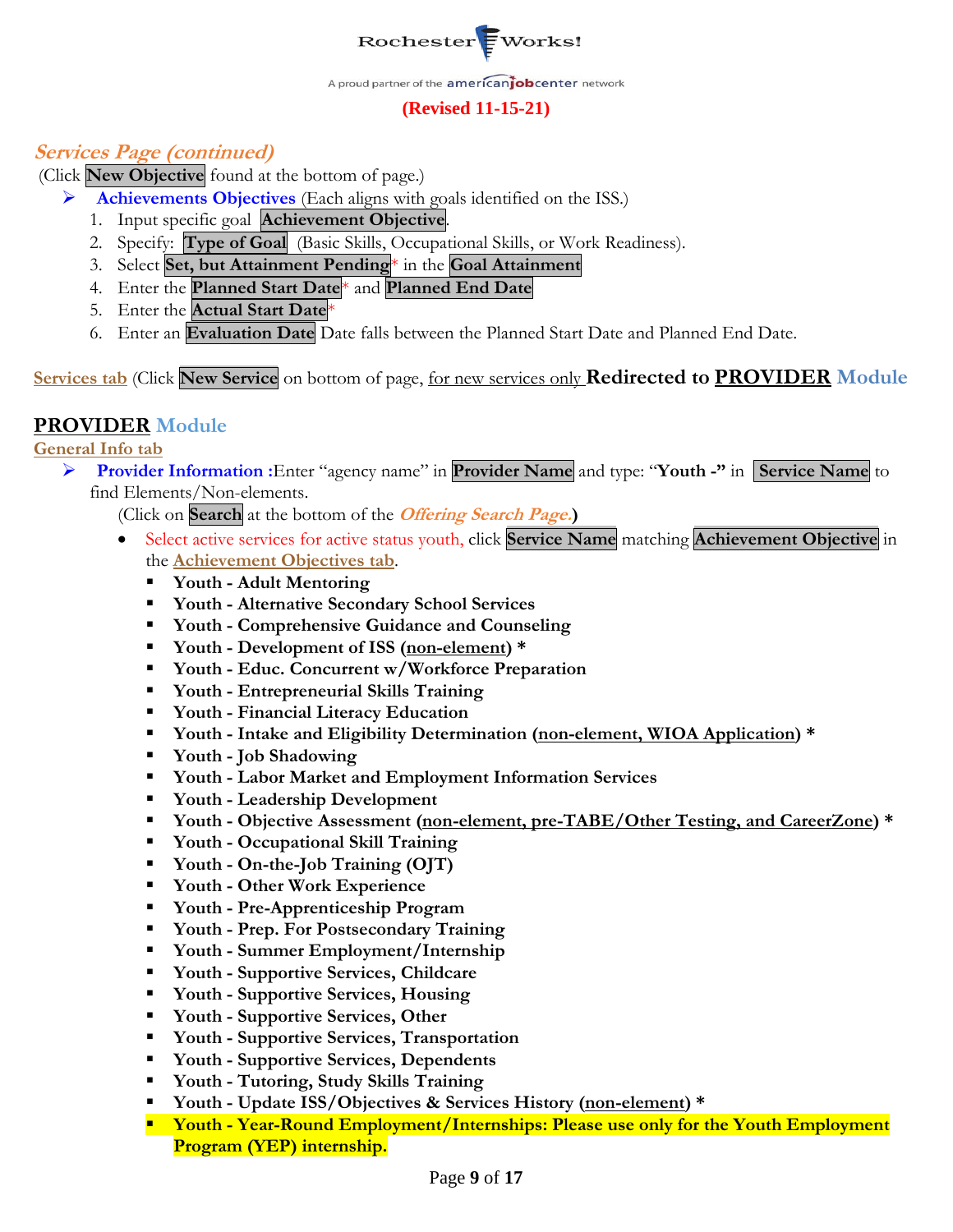

#### **(Revised 11-15-21)**

### **Services Page (continued)**

Click **Schedule** at the bottom of the page. **Redirected back to the Services Page Services tab**

➢ **Detail** 

- Enter **Plan. Start Date**, **Plan. End Date** & **Actual Start Date** (Make planned end date 60 days out.)
- In the **Program Service Type** drop down box, select **Youth Services**
- In the **Achv. Objective** select the **Achievement Objective** coinciding with Element/Service.
- ➢ **Funding** 
	- Enter **\$1** in **Total Funding** then click on the **Add** to the right, see **Funding - -Webpage Dialog** screen.

In **Funding-- Webpage Dialog**, Select **WIOA Youth Local**, and select **WIOA Youth Local/2021** for current Program Year 2021. Add the **\$1** to **Obligated Amount** and click **Ok**. **(**Click **Save** on the bottom of the **Services Page.) \*Go to Customer Search Page OSOS refreshes, WIOA youth enrollment official. \***

**Go back into the Services Page**

**Click on the Enrollments tab, to enter the Enrolled in Education status.**

**Enrollments tab**

➢ **Enrollment Info If** enrolled in a formal educational situation **at the time of WIOA registration or at any time during their WIOA enrollment** then fill the **Enrolled in Education** with a **Yes** to include BOCES, alternative schools, tutoring situations, proprietary and post-secondary schools.

**(**Click **Save** on the bottom of the **Services Page.)**

**Empl.Outcomes** and **Trng. Outcomes** tabs in **Services Page** are replacing **Outcomes tab**. **Record assessments only under Tests tab in the Customer Detail Page including academic and basic skill level testing. You will not need to transfer previously entered data on Outcomes tab** in **Services Page from Lit/Num Testing to Tests tab in the Customer Detail Page** 

**Comments tab (SENSE Model: pgs. 4-5)**

**Youth Workforce Development: Data Management and Validation of Services Changes must be documented in OSOS within 5 business day of connecting with youth per NYSDOL.**

**Required: Once a quarter, dually signed (Youth and Navigator Objectives and Services History): Need to update as continuation of the Individual Service Strategy (ISS) for accountability purposes and to capture any changes to youth's educational and/or employment goals. Utilize "Youth – Update ISS/Objectives & Services History" service (not an element) on OSOS when completing this once a quarter.** Print Objectives & Services History once a quarter, youth signs and dates on the Customer Signature line and the Navigator signs and dates below youth. Completion of Objectives & Services History/ISS validates and authenticates discussions and conversations resulting in summary of provided elements/services and achievement objectives to youth, thus capturing changes in educational and/or employment goals. Then it is placed in youth's hard file.

#### **Printing the Objectives and Services History: Achievement Objectives tab**

At the bottom, click **Print** to bring up the Objectives and Services History. Click **Print** and both youth and Navigator sign once a quarter and copy is placed in hard file.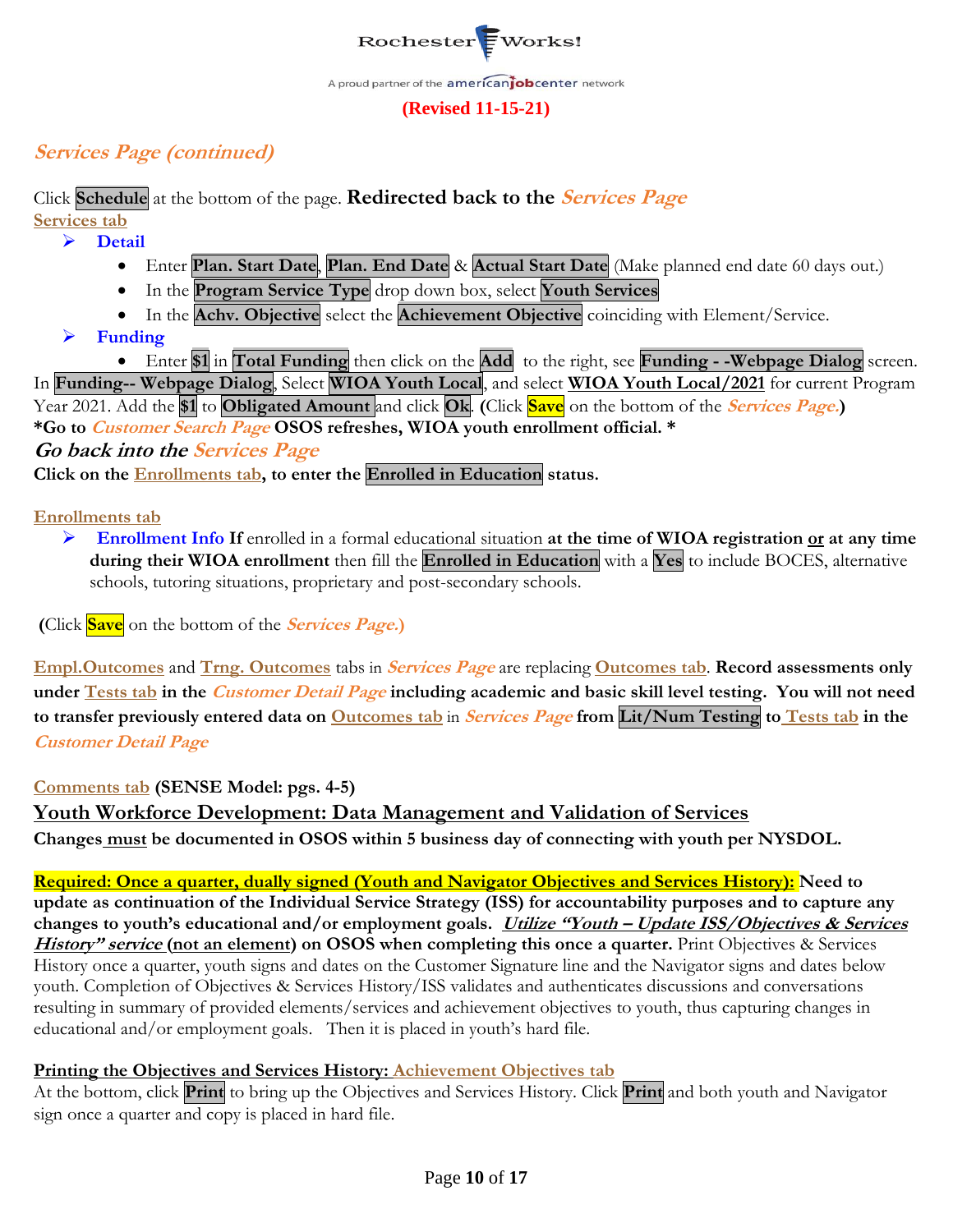

#### **(Revised 11-15-21)**

### **Part 2: Updating/Closing out Achievement Objectives and Elements/Services: (pg. 11) Go to the Services Page**

**When updating any of the tabs (i.e. Achievement Objectives tab or Services tab) found on the Services Page click on the service(s) listed below the gray bar so fields become white and active to make updates/changes.**

#### **Achievement Objectives tab**

➢ **Achievement Objectives**

Click on element(s)/service(s) listed below gray bar **Achievement Objective/Type/Attainment**.

- Update **Goal Attainment**, change **Set, but attainment pending** to **Attained OR Set, but not attained**
- Consult with Bibianna **prior to using** \*Set, but Cancelled
- Add the **Actual End Date**.
- **Closure Reason**
- If Achievement Objective in **Goal Attainment** is **Attained**, select **Objective Completed**.
- If Achievement Objective in **Goal Attainment** is **Set, but not attained**, select **Objective Not Completed**.

**(**Click **Save** on the bottom of the **Services Page.)**

#### **Services tab**

➢ **Detail** 

Click on service(s) listed below gray bar

#### **Provider Name/Service Name/Actual Start Date/Actual End Date/Program Svc Type**.

- Add the **Actual End Date**.
- Select **Yes** from the **Completed Successfully**.
- **Select**  $\overline{No}$  if not completed and add comment (SENSE Model) notating reason not completed.

Click **Comments** found at the bottom of the **Services Page.**

#### **Comments tab (SENSE Model: pgs. 4-5)**

**Required:** Address outcome of the goal attainment for each Achievement Objective. **(**Click **Save** on the bottom of the **Services Page.)**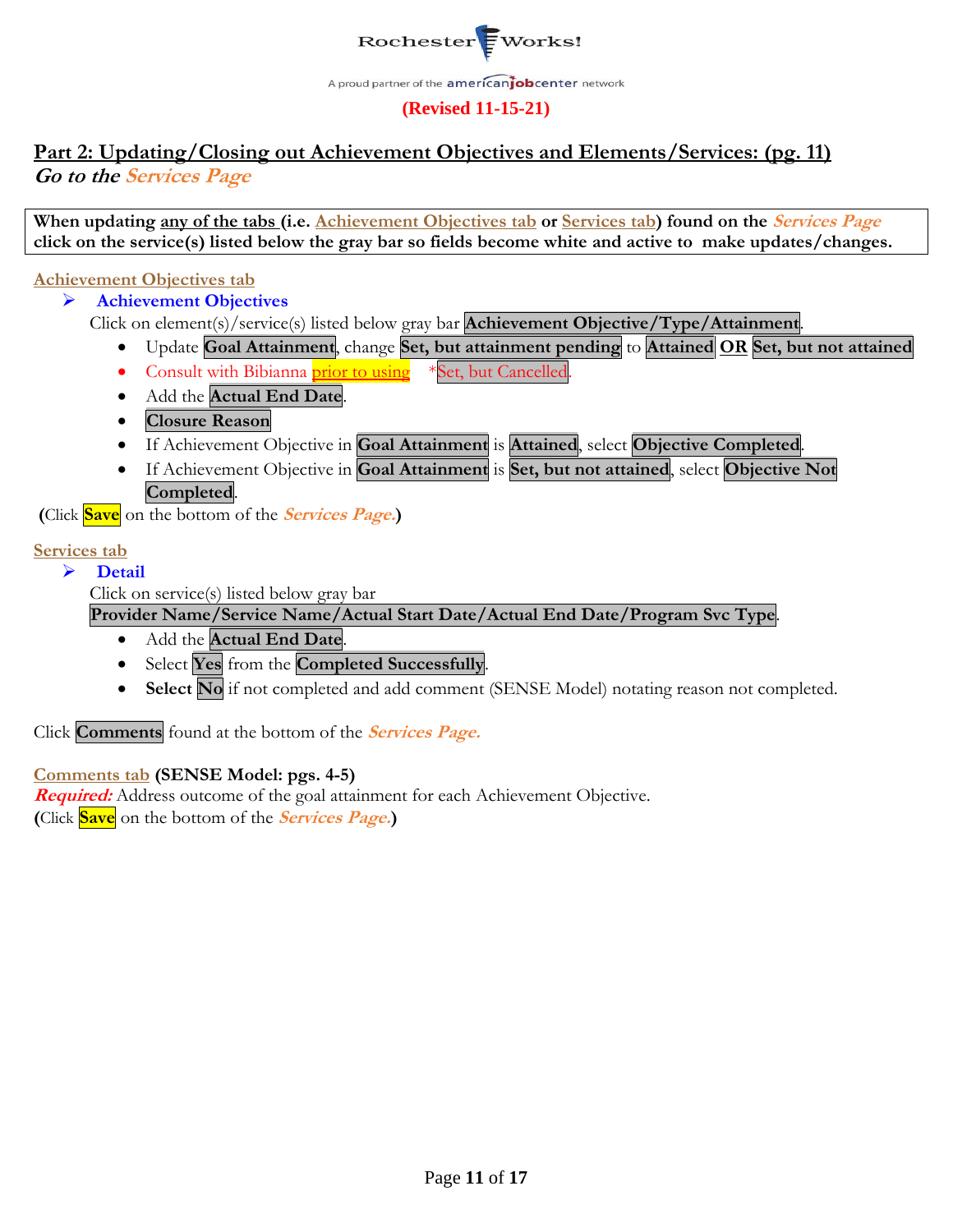

### **Part 3: "Exiting Youth for Youth Purposes": Follow Up Services for 12 Months (pg.12) Go to the Services Page**

**IMPORTANT: Youth in follow up status once a quarter OSOS data entry**: **Utilize one (1) of the five (5) allowable follow up elements, with corresponding comments (SENSE Model), once a quarter**, **in the 12 months after youth exits programming.** Connect to provide critical element(s)/service(s) to ensure youth success and progress towards educational and/or employment goals and to document performance indicator(s) attainment. **Five (5) allowable WIOA follow-up elements: Adult Mentoring, Financial Literacy Education, Labor Market Information (LMI)** in demand sectors/occupations (career awareness, career counseling, and career exploration services), **Activities that help prepare youth for and transition to postsecondary education and training, and Supportive Services**. In Program Service Type, select **Follow Up** and use a follow up allowable element/service to move youth to follow up status and support with comment (SENSE Model). Use Youth – Objective Assessment to document assessment. Per NYSDOL use Youth – Follow up, all other ONLY when youth states not to contact. **Only place comment (SENSE Model)** IF youth refuses to receive follow up services, or unable to contact/connect.

**Services tab** (Click **New Service** towards bottom of page; **Redirected to PROVIDER Module.)**

### **PROVIDER Module**

#### **General Info tab**.

- ➢ **Provider Information** 
	- Enter "agency name" in **Provider Name** and type: "**Youth -"** in **Service Name**. (Click **Search** at bottom of **Offering Search Page.)**
	- Important: For youth in follow up status, select follow up services only, select from 5 (five) allowable WIOA Element(s)/Service(s) *or* Objective Assessment under **Provider Name**:
		- **Youth – Follow-up Adult Mentoring**
		- **Youth – Follow-up Financial Literacy**
		- **Youth – Follow-up LMI**
		- **Youth – Follow-up Postsecondary**
		- **Youth – Follow-up Supportive Service**
		- **Youth – Follow-up, all other (non-element) \***
	- Click **Schedule** at the bottom of the page.

Redirected back to the **Services Page Services tab**

➢ **Detail**

- Enter the **Plan. Start Date**, **Plan. End Date** and **Actual Start Date**.
- Enter **Next Contact Date** a reminder date to follow up on outcomes.
- In the **Program Service Type** drop down, please select **Follow Up**.
- ➢ **Funding** 
	- Enter **\$1** in **Total Funding** then click on the **Add** to the right, see **Funding - -Webpage Dialog** screen.
	- In **Funding-- Webpage Dialog**, Select **WIOA Youth Local**, and select **WIOA Youth Local/2021** for current Program Year (PY) 2021. Add **\$1** to **Obligated Amount** and click **Ok**

**(**Click **Save** on the bottom of **Services Page.) Go to the Customer Search Page so OSOS refreshes.** 

**Service tab Update the Follow Up Service**

➢ **Detail** 

• Enter **Actual End Date**.Select **YES** from **Completed Successfully**.

**Comments tab (SENSE Model: pgs. 4-5)** Click **Save** on the bottom of the **Services Page.**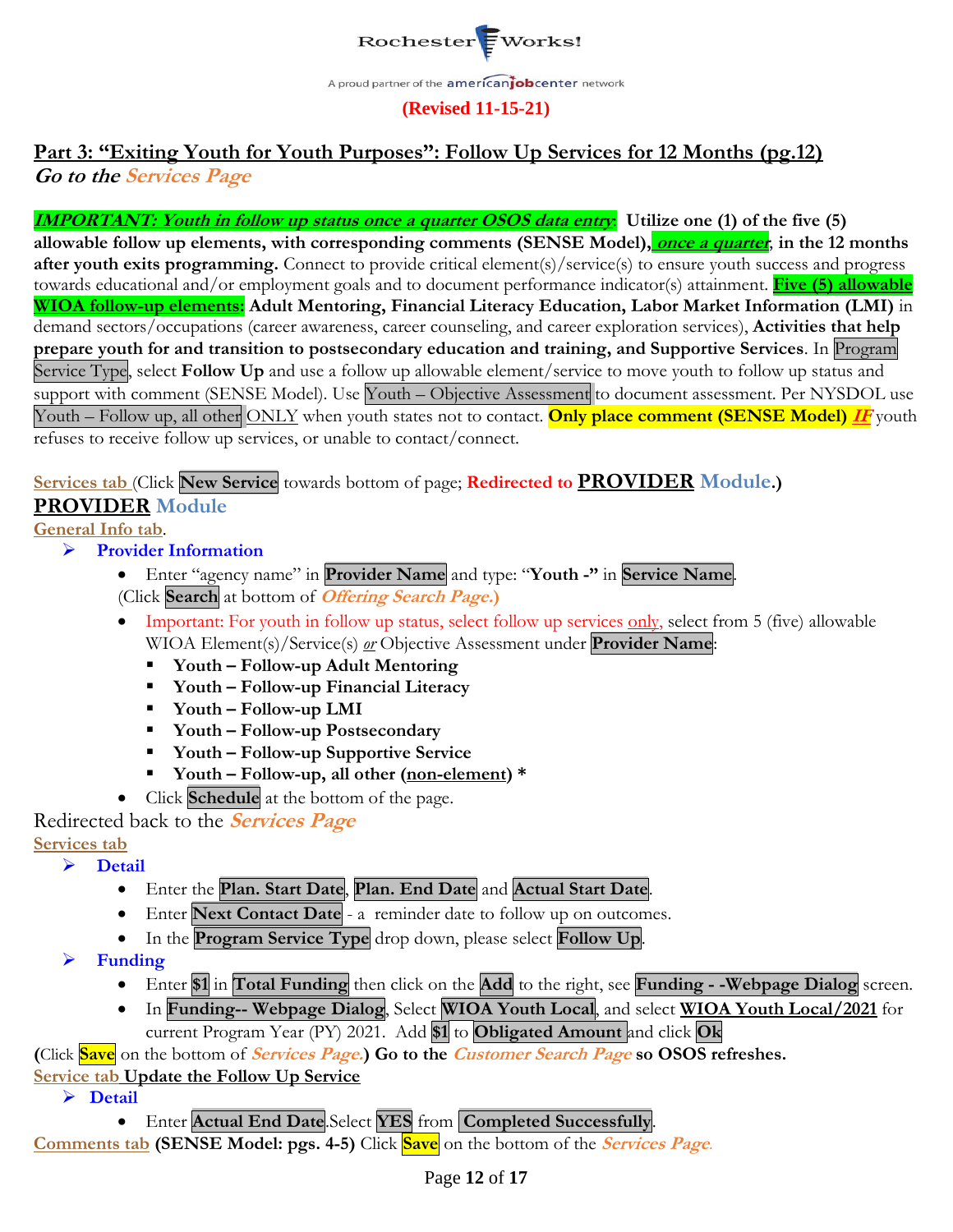

## **Part 4: OSOS 90-days Soft Exit, OSOS Hard Exit Exemptions, and Placing Temporary Hold (pg. 13)**

**Go to the Services Page**

#### **Enrollments Tab**

### **90 Days Soft Exit (The Rule)**

- 1. **ALL** Achievement Objectives and Elements/Services must be CLOSED OUT.
- 2. Click **Comments** at bottom of the **Services Page** to explain reason youth is being soft exited (SENSE Model) documenting progress towards attainment of employment and/or educational goals.
- 3. OSOS 90-days Soft Exit will occur unless co-enrolled as an adult or dislocated worker at RWCC.

**OSOS Hard Exit:** Youth is excluded from counting in Youth Performance Indicators based on the six exemption reasons listed below under Non-Service Event in the **Pgms/PA in Customer Detail Page**

NOTE: There's a bug with the non-service event button in OSOS production environment in the **Pgms/PA**. Just close out all services and exit them with appropriate hard exit reason under the **Enrollments Tab**.

**Pgms/PA** Before OSOS Hard Exit or manual exit was done under the **Enrollments Tab** in **Services Page**, however, now it is done in the **Pgms/PA** under Non-Service Event in the **Customer Detail Page** See NOTE above.

**\* Before OSOS will allow saving a** Non-Service Event **all Achievement Objectives and Elements/Services must be closed out.** Click **Comments (SENSE Model: pgs. 4-5) Document hard exit exemption reason.**

- ➢ Click Non-Service Event
- ➢ Click Add
- ➢ Customer Non-Service Event
	- Under Non-Service Type choose one (1) of the six (6) hard exit exemption reasons as listed below:
		- **Institutionalized (Incarcerated/Resident of 24 HR Support Facility)**
			- **Use if institutionalized 90 days or more.**
		- **Receiving Health/Medical Treatment**
			- **Use if receiving treatment 90 days or more.**
		- **Participant Deceased**
			- **Once utilize, no new services can be added.**
		- **Reserve Forces Called to Active Duty**
			- **Use if will be in active duty 90 days or more.**
		- **Foster Care (Youth only)**
			- **Use if youth is moving away from area.**
		- **Correctional Institution (Criminal Offender)**

**(**Click **Save** on the bottom of the **Customer Detail Page.)**

#### **Placing Temporary Hold - if youth temporarily inactive Go to the Services Page Enrollments Tab**

Under **Program Type** click on **Common Measures**

On the left-hand side under **Enrollment Info** towards the bottom click on **Holds** , click **Add**.

Complete start date and end date. Reason: Choose one: Delay before start of training, or Health/Medical or Family Care or Temporary Move from area. Click Save Click **Comments** to explain reason for placement of temporary hold on youth account utilizing SENSE Model. **(**Click **Save** on the bottom of the **Services Page.)**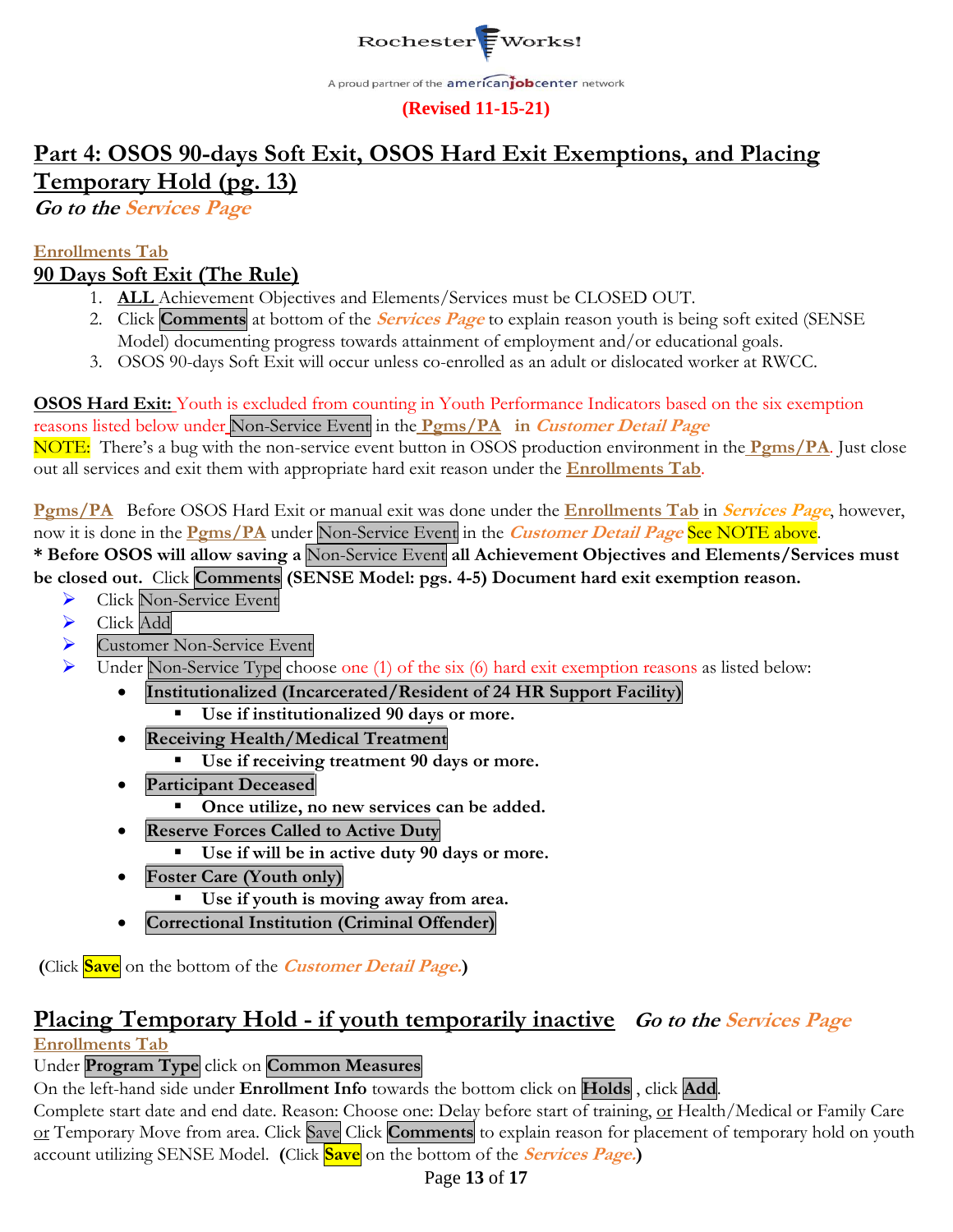

## **Part 5 – Documenting Youth Performance Indicators (pgs. 14-17)**

**After searching for youth, go directly to the Services Page. (Wait for redirection.)**

**Change in how assessment tests are recorded and where recorded in OSOS:** 

**Record assessments including academic and basic skill level testing assessments like TABE (pre-TABE and Post-TABE tests, Gains, and Best Plus results only in the Tests tab in the Customer Detail Page** 

**Outcomes tab** in **Services Page Do not use.**

**Credential Attainment** *or* **Placement in Employment and/or Education – 2<sup>nd</sup> and/or 4<sup>th</sup> Qtr. after Exit.** 

**NOTE: If a youth attains a HS diploma or HS equivalent, then youth must also be employed or enrolled in education or a training program leading to a postsecondary credential to count for Credential Attainment. Documentation required in youth's hard file and comment (SENSE Model).**

**Enrollments Tab:** To enroll in Credential Attainment Youth Performance Indicator Under **Program Type** click on **Common Measures**

- ➢ **Enrollment Info** 
	- **Education Level at Exit** Select **Yes** To count for this youth performance indicator.

#### **Measurable Skills Gains: Youth in education or training achieving measurable skills gains toward credential or employment. Documentation required in youth's hard file and comment (SENSE Model).**

**Empl.Outcomes** and **Trng. Outcomes** tabs in **Services Page** are replacing **Outcomes tab**. **Empl.Outcomes Tab:** (If applicable, complete.)

Type: **Military or Registered Apprenticeship or Unsubsidized Employment**

#### **Start Date**

#### Click **Add Outcome**

- ➢ **Employment**
	- Select **Type from 3 choices below:**
	- **Military then enter Military Branch**
	- **OR**
	- **Registered Apprenticeship DO NOT fill in RAPIDS (**Registered Apprenticeship Partners Information Data System) as not required in NYS
	- **OR**
	- **Unsubsidized Employment then enter Self Employed** Select one, as **must be completed** even though it does not have a green dot: **No Yes**
	- **Then:** Input **Start Date** and (if applicable) **End Date**
	- **Employer Name** Enter either full name or part of the employer's name and click on the **Employer Lookup If there is no OSOS record for employer, an OSOS error message will appear and then will need to manually enter information.**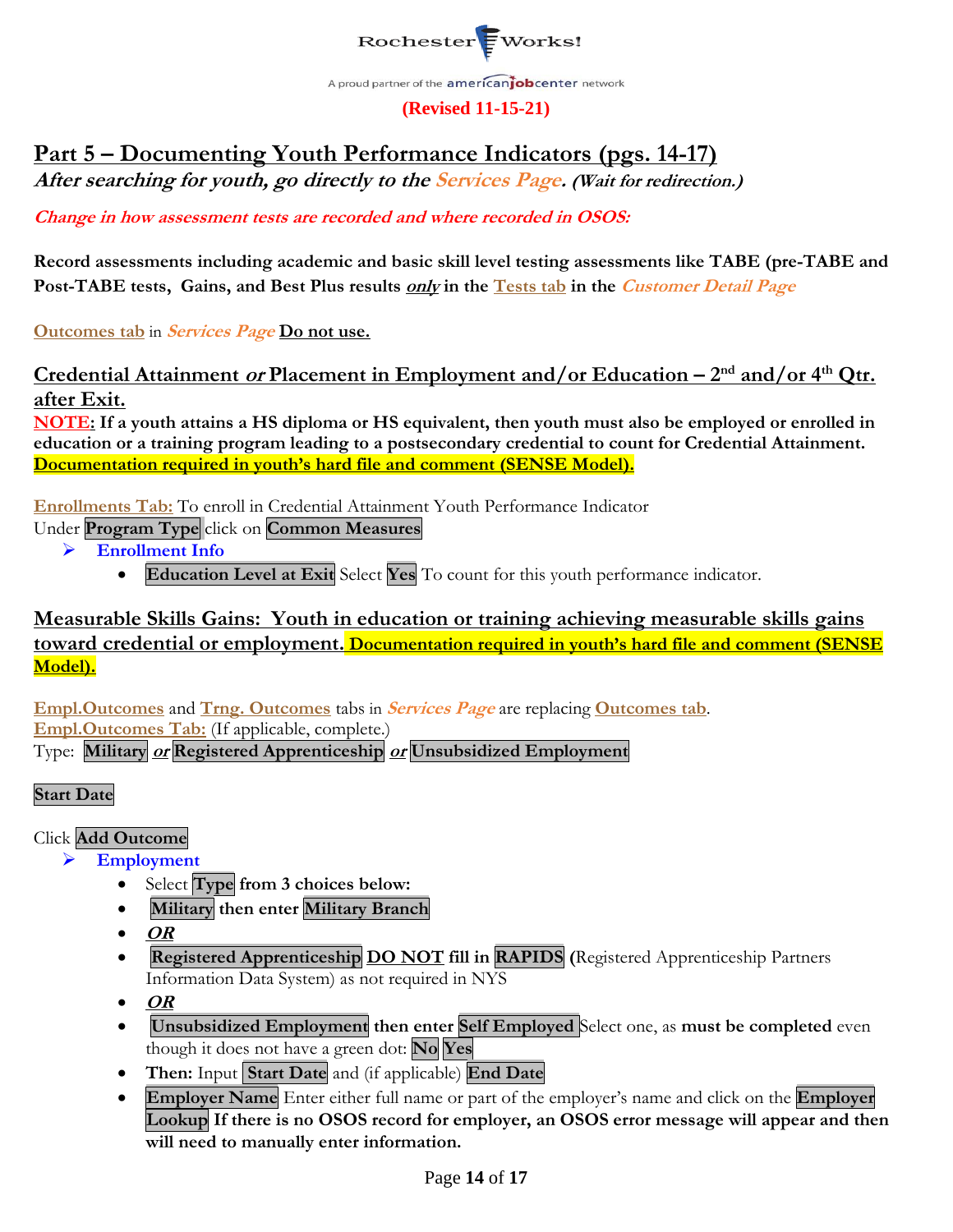

#### **(Revised 11-15-21)**

### **Services Page (continued)**

- Click **Employment Services** to link previously scheduled element(s)/service(s) with an outcome by clicking **Ok** and the element(s)/service(s) will populate the **Seeker Service ID Field**.
- **Manual Wages Enter ONLY for youth without an SSN** to count for Median Earnings 2nd Quarter after Exit Youth Performance Indicator for wage data related to the employment outcome. All other median wage calculations done through wage matching in OSOS.
- Click **Save**
- ➢ **Characteristics** (To the right of page.) When applicable, complete to document details on employment type.
	- **Training Related**: Training provided that led to this job? **Yes** or
	- **Non-Traditional**: Occupation where one gender is <25% of employed persons? **Yes** or **No**
	- **Hired by Layoff**: Youth was hired by company that laid them off? **Yes** or **No**
	- **FCJL Job**: Federal Contractor Job Listing? **Yes** or **No**
	- **Work Based Training**: Registered Apprenticeship, OJT, Incumbent Worker Training, Transitional Job? **Yes** or **No**
	- **Disaster Relief**: Any hiring associated with disaster relief employment grants? **Yes** or **No**
	- **UI Covered**: Is a job covered by Unemployment Insurance? **Yes** or **No**
	- **Fringe Benefits**: Does job offer vacation, retirement, etc? **Yes** or **No**
	- Click **Save**

Click **Outcome Details** bottom right to document Employed after 2<sup>nd</sup> and 4<sup>th</sup> Quarter after Exit.

- ➢ **Employment Outcome Details** "Green Dots fields are required, other fields complete when applicable.)
	- Scroll down slightly in screen.
	- Click **Add** at bottom of the screen so fields become white and active to input data.
	- Enter **Effective Date**
	- **Still Employed?** Answer **Yes** or **No**
	- **Advanced to New Position** Answer **Yes** or **No**
	- Answer **Hours Per Week**
	- Answer **Part-Time** Answer **Yes** or **No**
	- **Salary** Type amount.
	- Answer from drop down list **Salary Unit**
	- Either search for correct Occupational Title with corresponding O\*Net Code to input, under Occupation Search with keyword <https://www.onetcodeconnector.org/> or click on **O\*Net** to search with key word(s) and choose correct job title which will populate with O\*Net Code.
- ➢ **Skill Gain: At completion of on-the-job training (OJT), participant is in unsubsidized employment, and it must be recorded in the Employment Outcomes tab. If skills gain relates to an apprenticeship, it must be recorded in the Employment Outcomes tab.**
	- If need to enter skill gain, click on white field on **Type** to choose from drop down box:

#### **Training Milestone or Skills Progression**

- Skills Progression: Commonly used measurable skills gain for employment outcomes.
- Click **Save**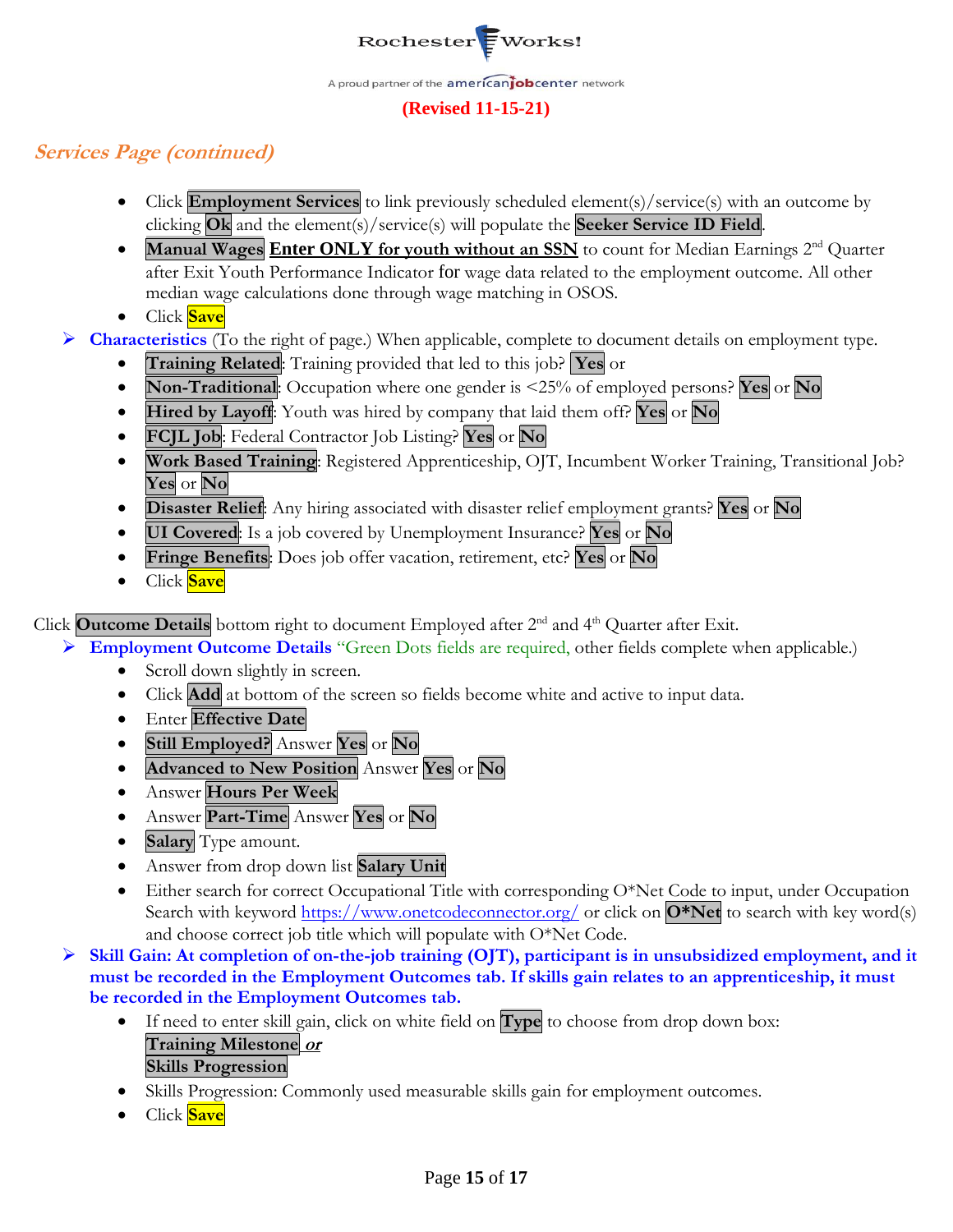

#### **(Revised 11-15-21)**

### **Services Page (continued)**

**Trng. Outcomes Tab** (If applicable, complete.)

**Secondary Education or Post Secondary Education or Unsubsidized Employment**

#### Click **Add Outcome**

- ➢ **Training/Education:** 
	- Click **Category**
	- Select **Secondary Education or Post Secondary Education or Unsubsidized Employment**
	- Click down arrow **Type**
	- Click down arrow and select **GED or HS Equivalency or Post Continuation or Alternative School**
	- Enter **Enroll Date**
	- Enter (when applicable) **Completion Date**
	- Click down and select **Attainment Status In-Process no intended credential or In-Process intended credential pending or Completed- attained intended credential or Completed- did not attain or intend credential or Incomplete- did not attain or intend credential**
	- **Major/Program** Type name
	- **Degree/Cert./Cred.** Type amount
	- **School/Institute** Type amount

Click **Outcome Details** bottom right to document Education/Training after 2<sup>nd</sup> and 4<sup>th</sup> Quarter after Exit. ➢ **Training Outcome Details** "Green Dots fields are required, other fields complete when applicable.)

- Click **Add** at bottom of the screen so fields become white and active to input data.
- Enter **Effective Date**
- **Still Enrolled?** Answer **Yes** or **No**
- Answer **Hours Per Week**
- Answer **Part-Time** Answer **Yes** or **No**
- **Salary** Type amount.
- Answer from drop down list **Salary Unit**
- ➢ **Skill Gain: If skill gain relates to on-the-job training (OJT), it must to be recorded in Training Outcomes tab.**
	- If need to enter skill gain, click on **Type** drop down box to choose: **EFL Gain via Credits or Carnegie Units Credits towards HS Diploma or Equivalent or Secondary/PSE Transcript/Report Card or Training Milestone or Skills Progression**
	- Click **Save**
	- Click **Save** on the bottom of the **Services Page.**